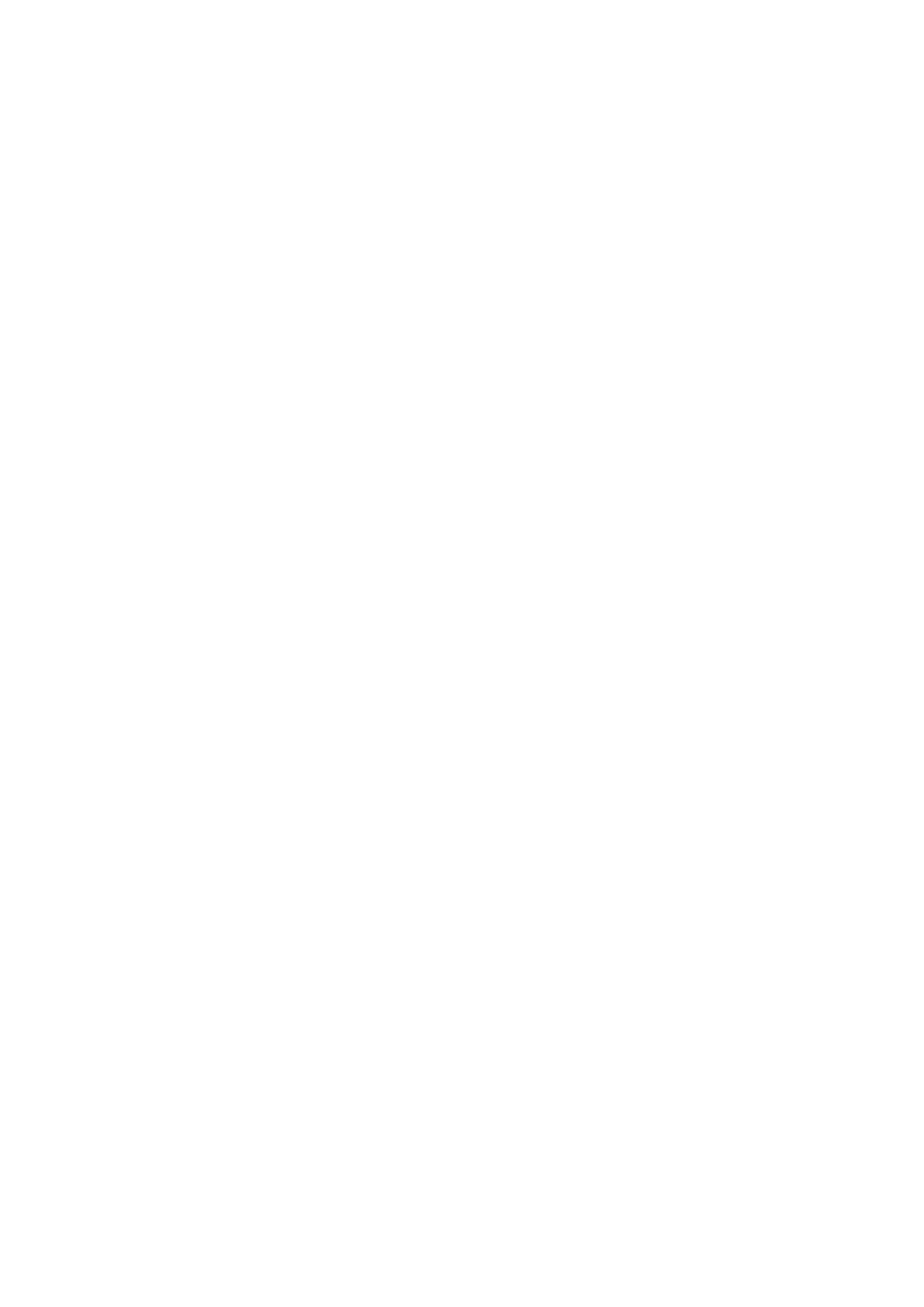

## User Manual

Series: MMW03

Language: English

Document: 10006614865 / 00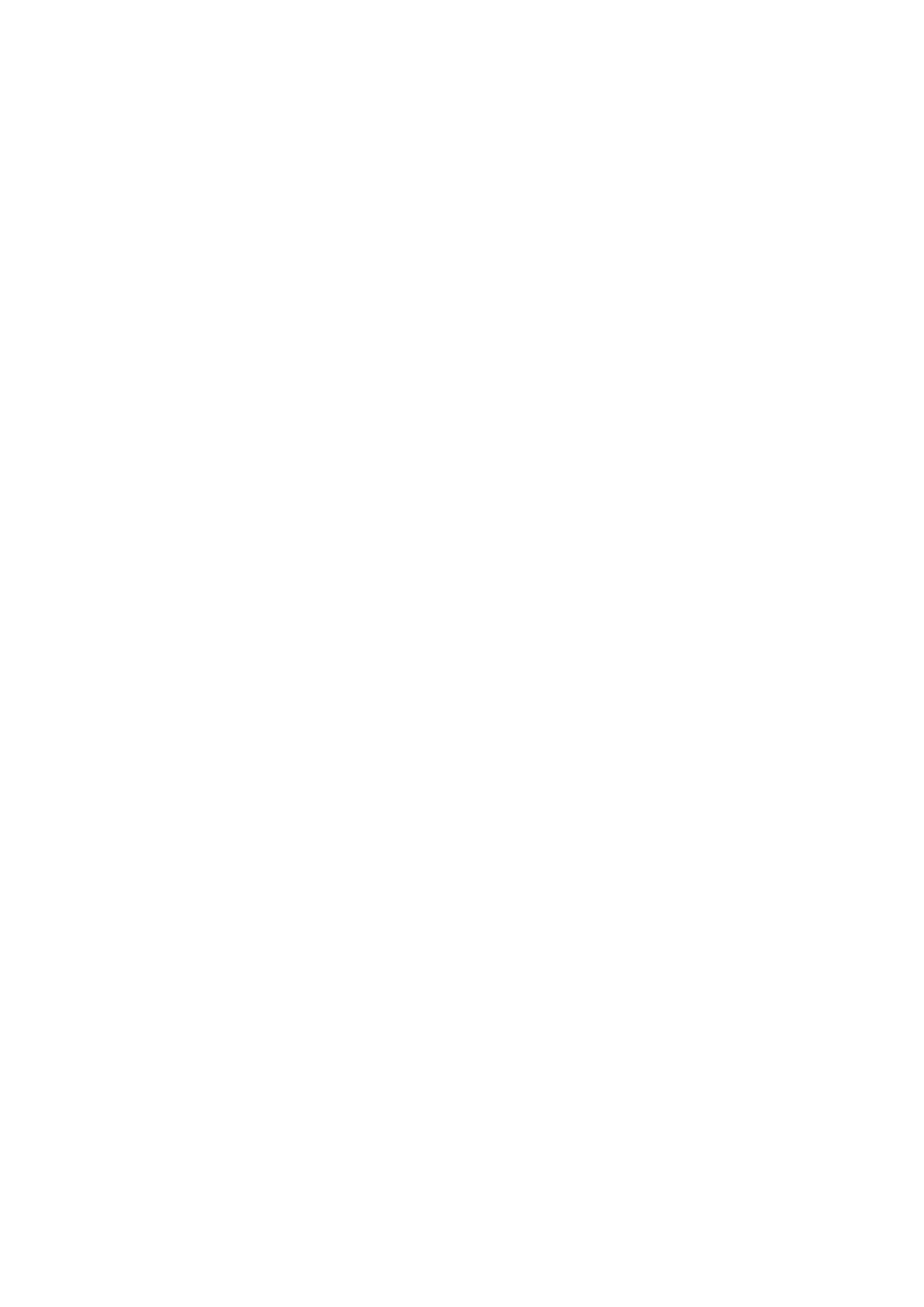

## **Summary**

| <b>1 GENERAL FEATURES</b>           |   |
|-------------------------------------|---|
|                                     |   |
|                                     |   |
|                                     |   |
| <b>2 INSTANTANEOUS MEASUREMENTS</b> | 8 |
|                                     |   |
|                                     |   |
|                                     |   |
|                                     |   |
| <b>3 TECHNICAL ESPECIFICATIONS</b>  |   |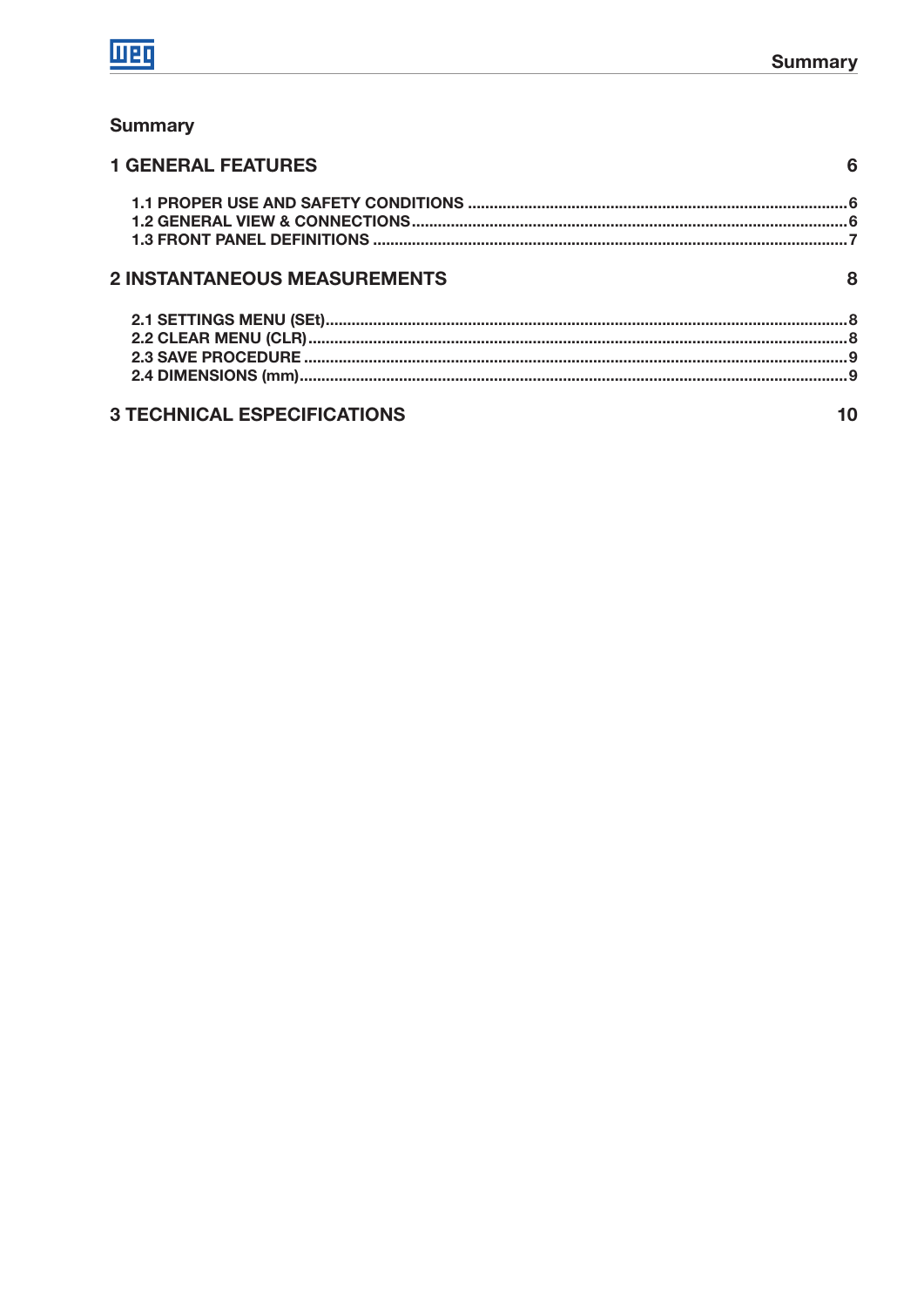

## 1 GENERAL FEATURES

MMW03 is designed to measure current, voltage and frequency parameters in 3-phase systems.

| <b>Product Name</b> |                              | <b>Order No.</b> |
|---------------------|------------------------------|------------------|
| MMW03               | , Multimeter<br><b>SCILC</b> |                  |

#### 1.1 PROPER USE AND SAFETY CONDITIONS

- Installation and wiring must be performed by authorized technicians in accordance with the instructions in the user manual. Do not commission the device before proper wiring;
- Make sure the device is de-energized before connecting to the mains;
- Short circuit the k-I terminals of the current transformer in another location before disconnecting the current transformers. Failing to do so will cause dangerous high voltages in the secondary terminals of the current transformers;
- Use a dry cloth to clean the device. Do not use alcohol, thinner or any abrasive materials;
- Make sure all wiring is properly made before commissioning the device;
- Do not open the device. There are no serviceable parts by the user;
- Keep the device away from humidity, water, vibrations and dust.



#### CAUTION!

The manufacturing company may not be kept responsible for unfavorable incidents that arise out of the failure to follow the above cautions.

## 1.2 GENERAL VIEW & CONNECTIONS



Figure 1.1: Display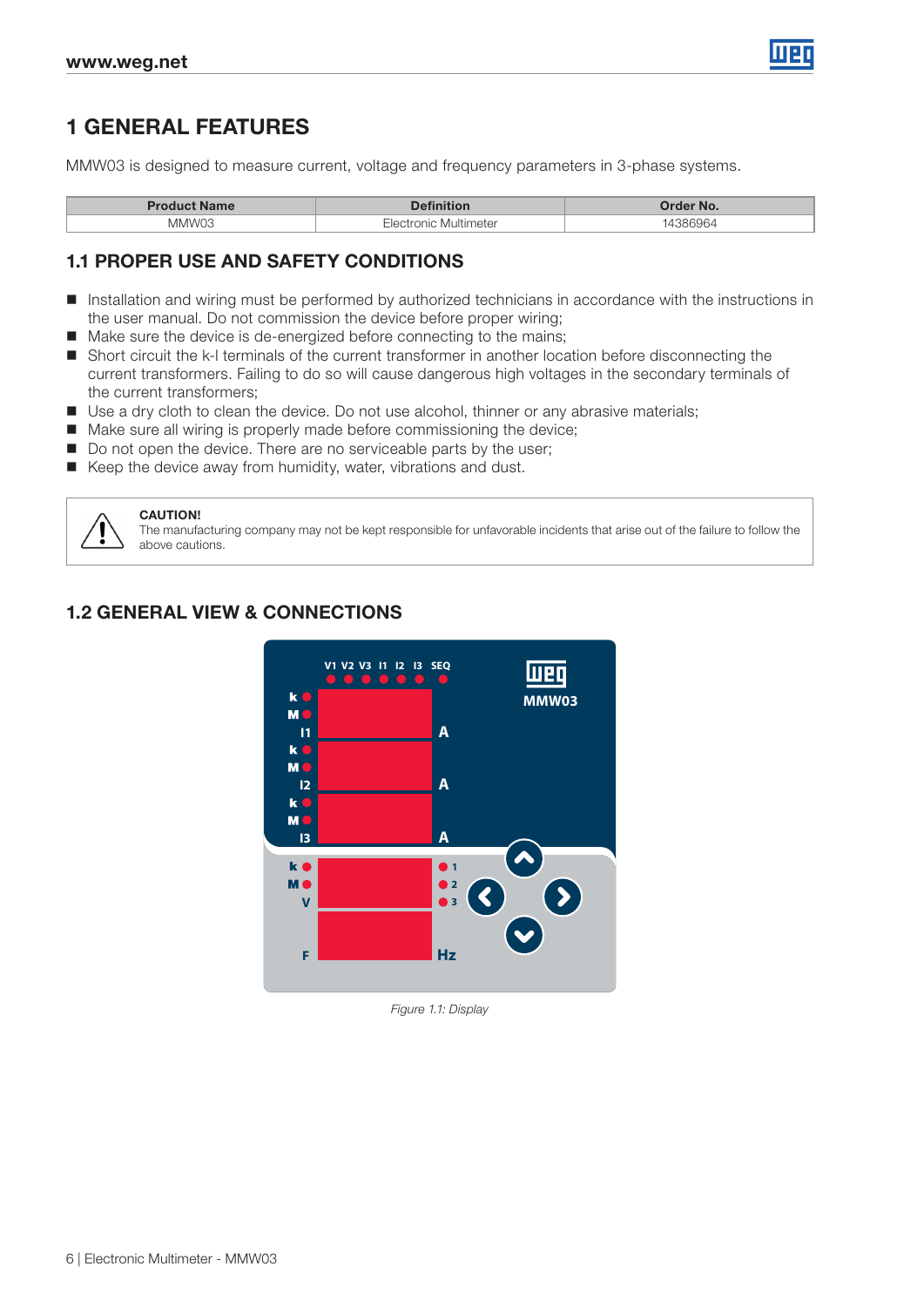



Figure 1.2: Connection diagram

## 1.3 FRONT PANEL DEFINITIONS



Figure 1.3: Display - functions

- 1, 2, 3, 4, 5  $\rightarrow$  Indicators (7 segment displays).
	- 6, 7, 8  $\rightarrow$  Phase on/off LEDs.  $(V_1, V_2, V_3)$ .
	- 9, 10, 11  $\rightarrow$  Current on/off LEDs.( $I_1, I_2, I_3$ )
		- 12  $\rightarrow$  Sequence fault (SEQ)
	- 13, 14, 15 Voltage Indıcators
- 16, 18, 20, 22  $\rightarrow$  Kilo LEDs (k)
- 17, 19, 21, 23  $\rightarrow$  Mega LEDs (M)
	- $24 \rightarrow$  Right arrow key
	- $25 \rightarrow$  Up arrow key
	- 26  $\rightarrow$  Left arrow key
	- $27 \rightarrow$  Down arrow key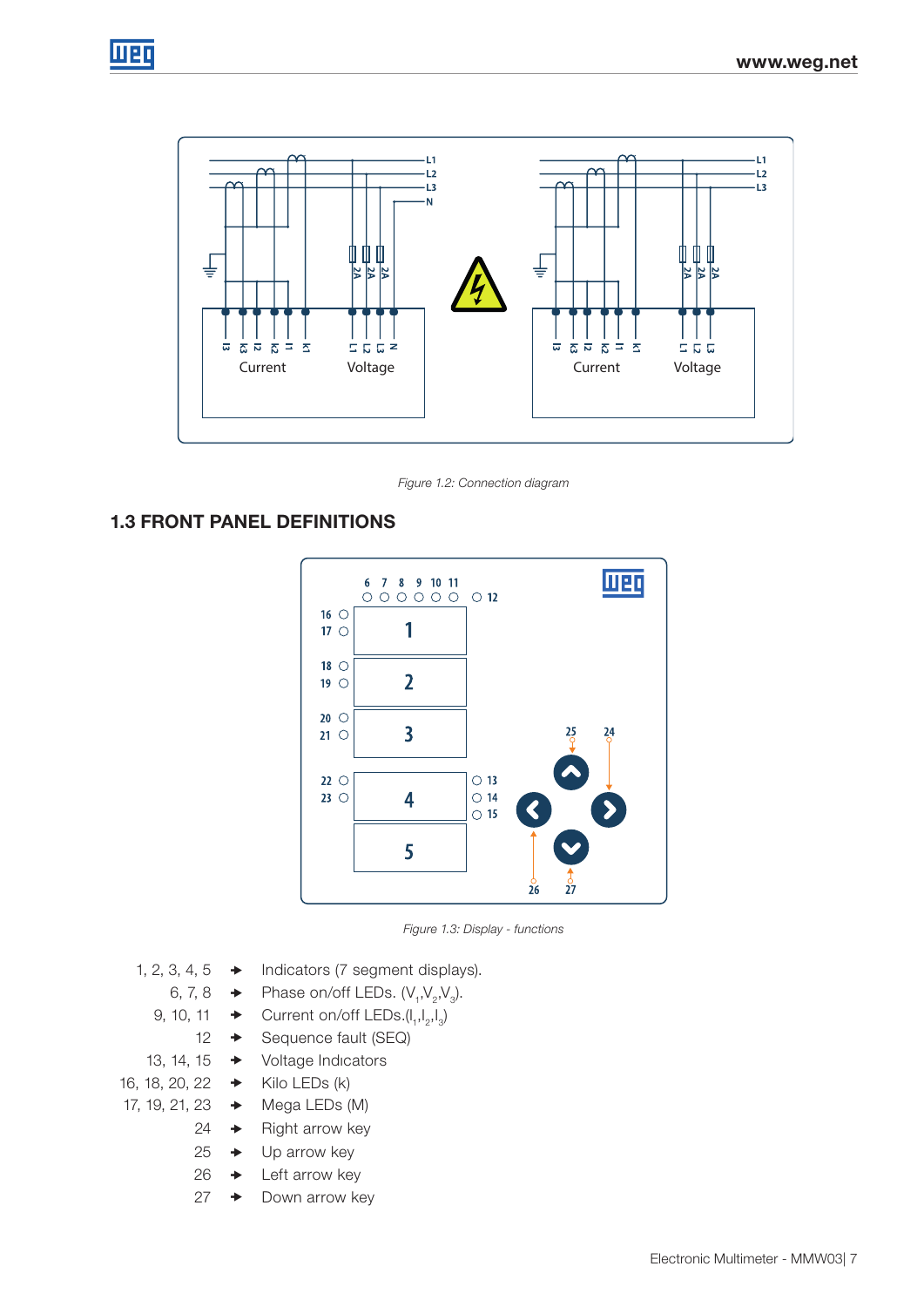

## 2 INSTANTANEOUS MEASUREMENTS

Voltage (L-N and L-L), current and frequency values are shown in instantaneous menu. Up / down arrow keys can be used to toggle between voltage monitoring menus.

## 2.1 SETTINGS MENU (SEt)

Ecras setings are made in the SEt menu. Pressing the right arrow key for> 1 sec will access the "SEt" menu. There are 3 submenus in this menu:

- 1. Basic Settings Menu (bSc): This is the menu item where you make the current transformer ratio, voltage transformer ratio and connection type settings.
	- Current transformer ratio (Ctr): The calculated currents are multiplied by the current transformer ratio (Ctr) to be indicated on the displays.(1-5000);
	- **Voltage transformer ratio (Utr):** The calculated voltages are multiplied by the voltage transformer ratio (Utr) to be indicated on the displays.(1.0-5000.0);
	- **Connection (Conn):** This menu is for the network connection settings. The connection type can be selected as "StA" (3-phase 4-wire) or "dEL" (3-phase 3-wire).
- 2. Password Settings Menu (Sec): Use this menu item to turn the password protection on/off, set a password activation time and change password settings editing options.
	- **Password protection (Act):** Password protection is turned on / off;
	- **Password activation time (P t)**: After a successful login, the device will not ask for a password until the "password activation time" has elapsed;
	- Password value (Pin).
- 3. Menu scroll setup (Scr): Menu Navigation is given as a name to command which is moving menu screen to next one at the end of display time.
	- Act: If "YES" is selected, automatic menu navigation is activated 15 seconds after the device is turned on or the last key is pressed. When the menu display period expires, the next menu (such as pressing the down arrow key) is displayed on the screen. As long as no key is pressed, navigation is continued. If "NO" is selected, this feature is turned off.
	- **Menu display period (PEr):** Each menu appears in the screen during the period that is adjusted in "PEr" menu.

#### 2.2 CLEAR MENU (CLR)

This menu is used to restore the device settings to factory settings.

- **OFF:** Disables the clear process;
- **SETTINGS:** Restores all settings to the factory settings.
- **UEr:** Version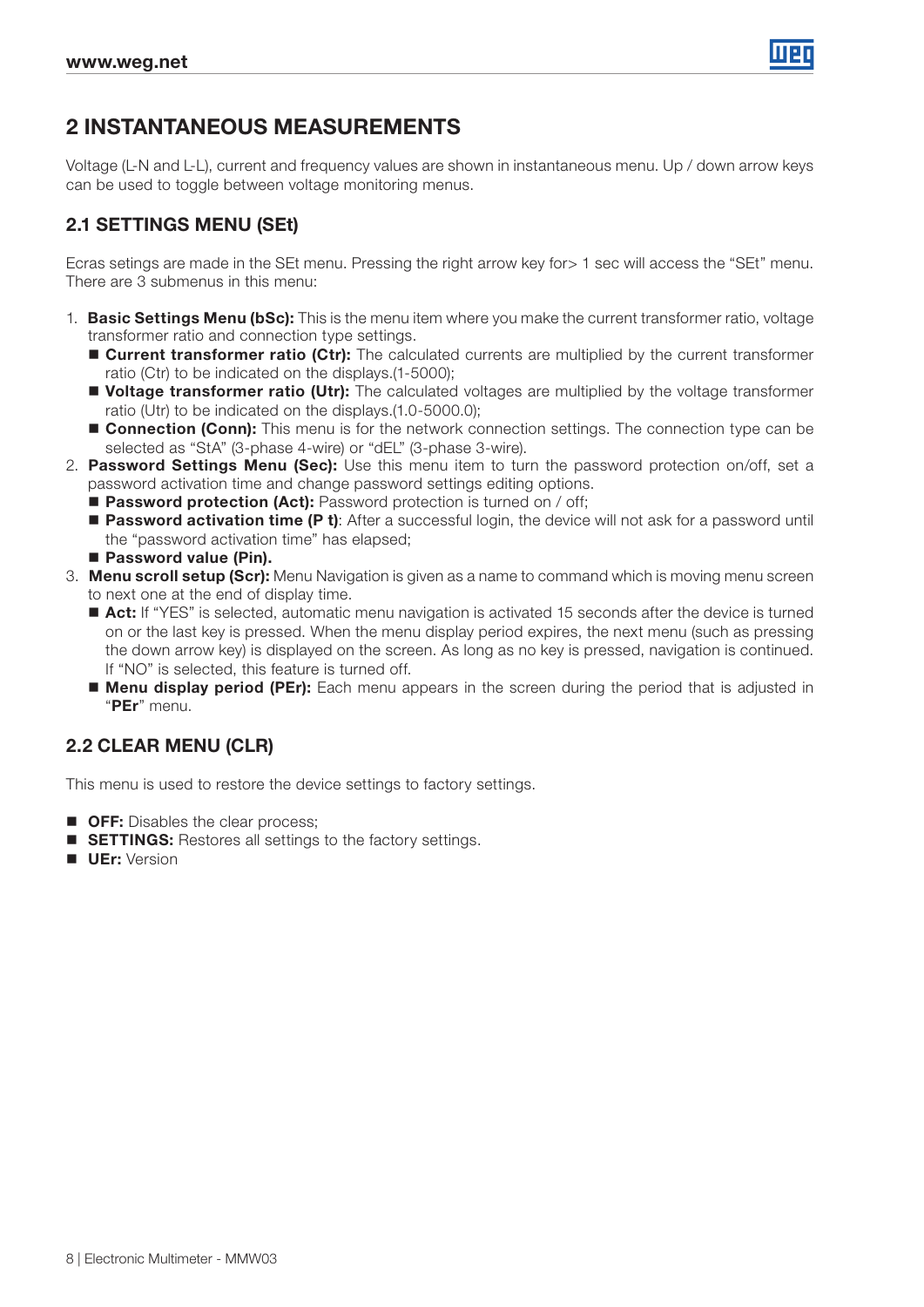## 2.3 SAVE PROCEDURE

#### Changing Value/Setting:

Press the right key to choose and blink the first variable of the mmenu. Press the up/down keys to choose and blink the desired option/number. Then press the left button to complete your choice.

#### Saving:

Press the left key until you see the "SAU nO" display to confirm or discard the changes you made. Press the right key to blink the "nO" sign. Use the up/down keys to change the "nO" to "YES". Then, press the left key to store the changes.

### 2.4 DIMENSIONS (mm)



Figure 2.1: Dimensions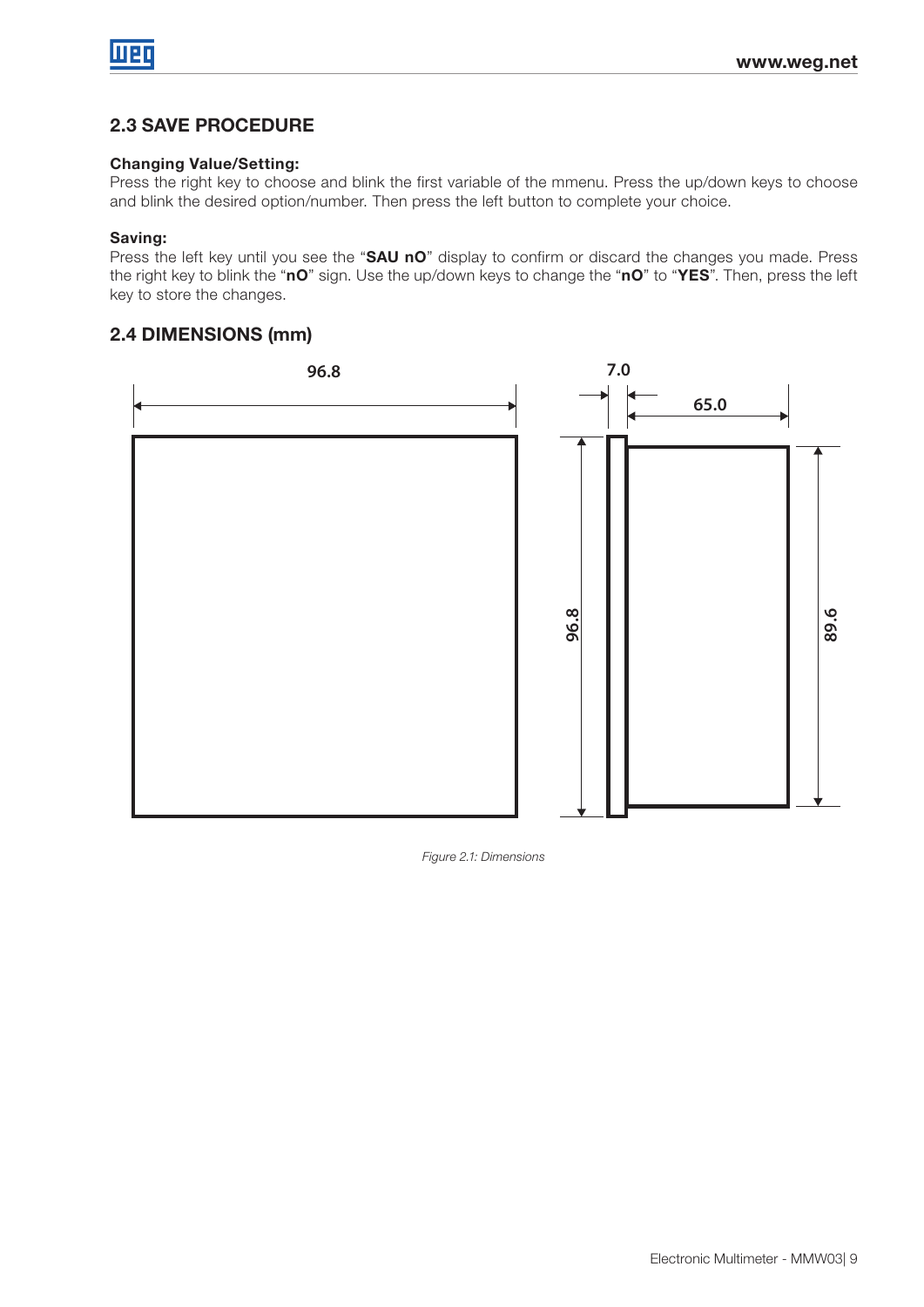

## 3 TECHNICAL ESPECIFICATIONS

#### **SUPPY**

Voltage ...........................85..300V AC/DC Frequency ......................45...65 Hz Power Consumption........<6VA

#### MEASUREMENT INPUTS

Voltage ...........................5..300V AC (L - N) 10..500V AC (L - L) Current............................10mA..6A AC Frequency........................45..65Hz Connection Type............. 3 phase 4 wire, 3 phase 3 wire

#### OPERATING TEMPERATURE/ STORAGE TEMPERATURE / RELATIVE HUMIDITY

-20°C..+60°C / -30°C..+80°C / maximum 95% No Condensation

#### PROTECTION CLASS

IP20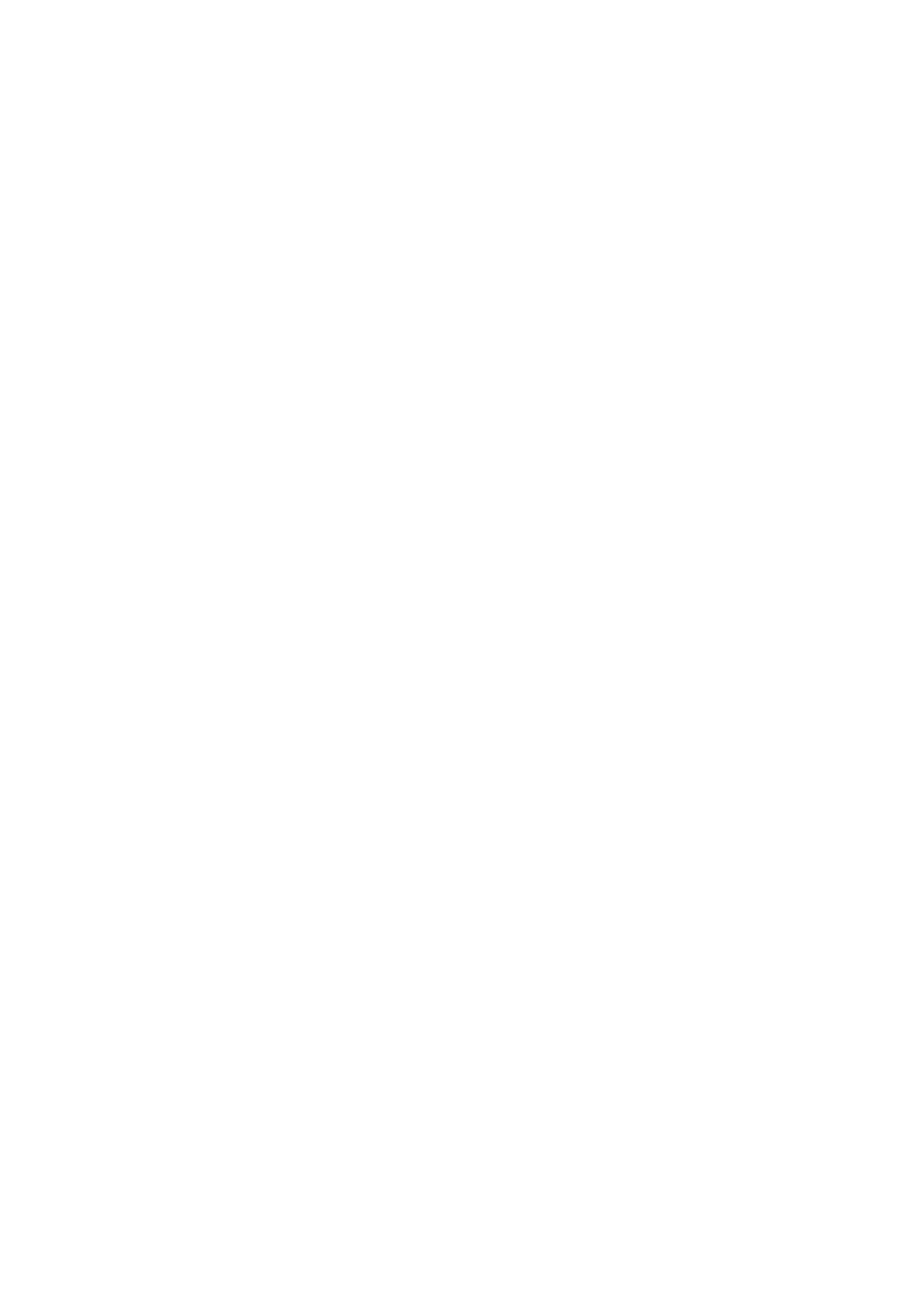

## Manual del Usuario

Serie: MMW03

Idioma: Español

Documento: 10006614865 / 00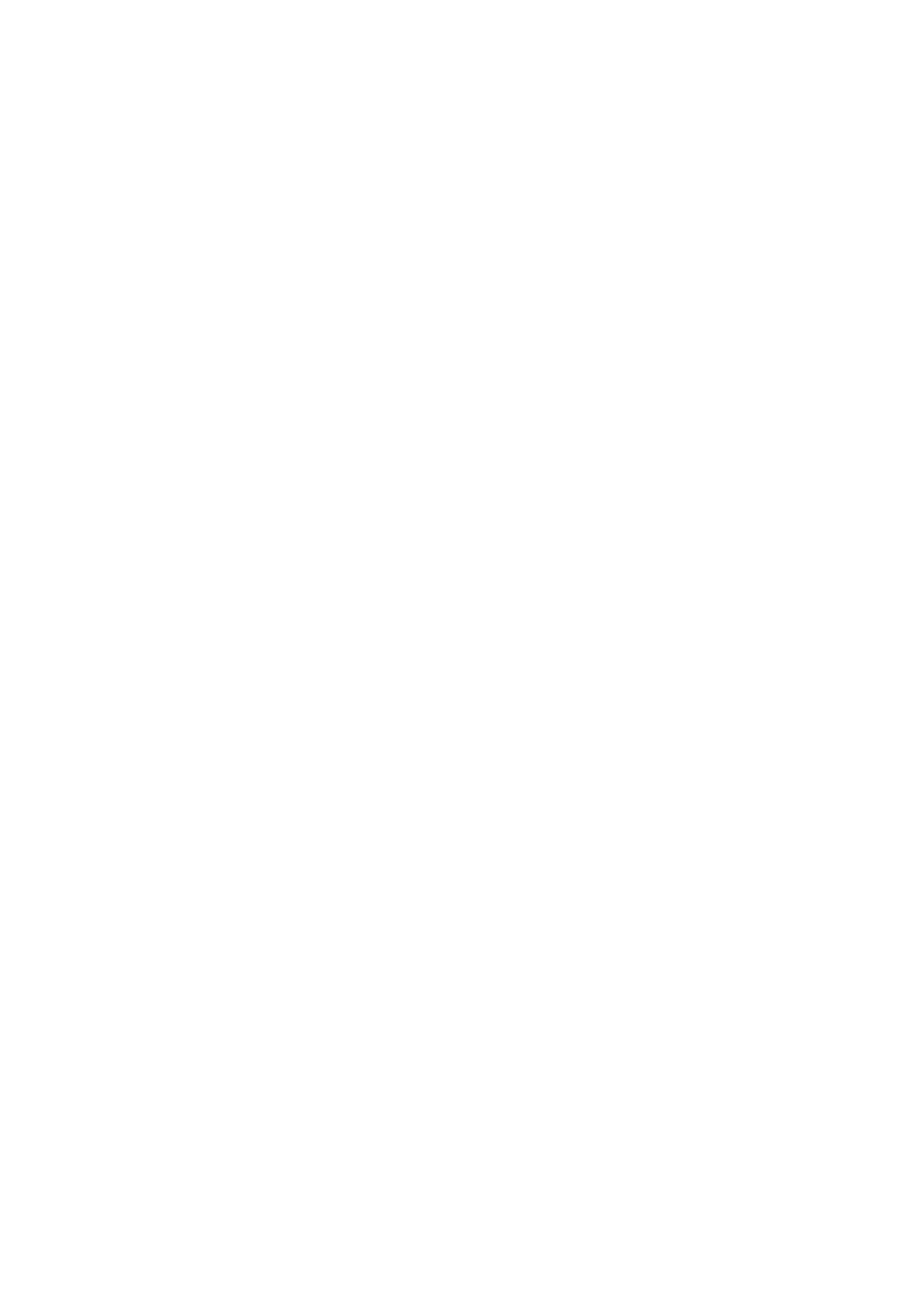## **Sumário**

| <b>1 CARACTERÍSTICAS GENERALES</b> |    |
|------------------------------------|----|
|                                    |    |
|                                    |    |
| 2 MEDICIONES INSTANTÁNEAS          | 18 |
|                                    |    |
|                                    |    |
|                                    |    |
|                                    |    |
| <b>3 ESPECIFICACIONES TÉCNICAS</b> |    |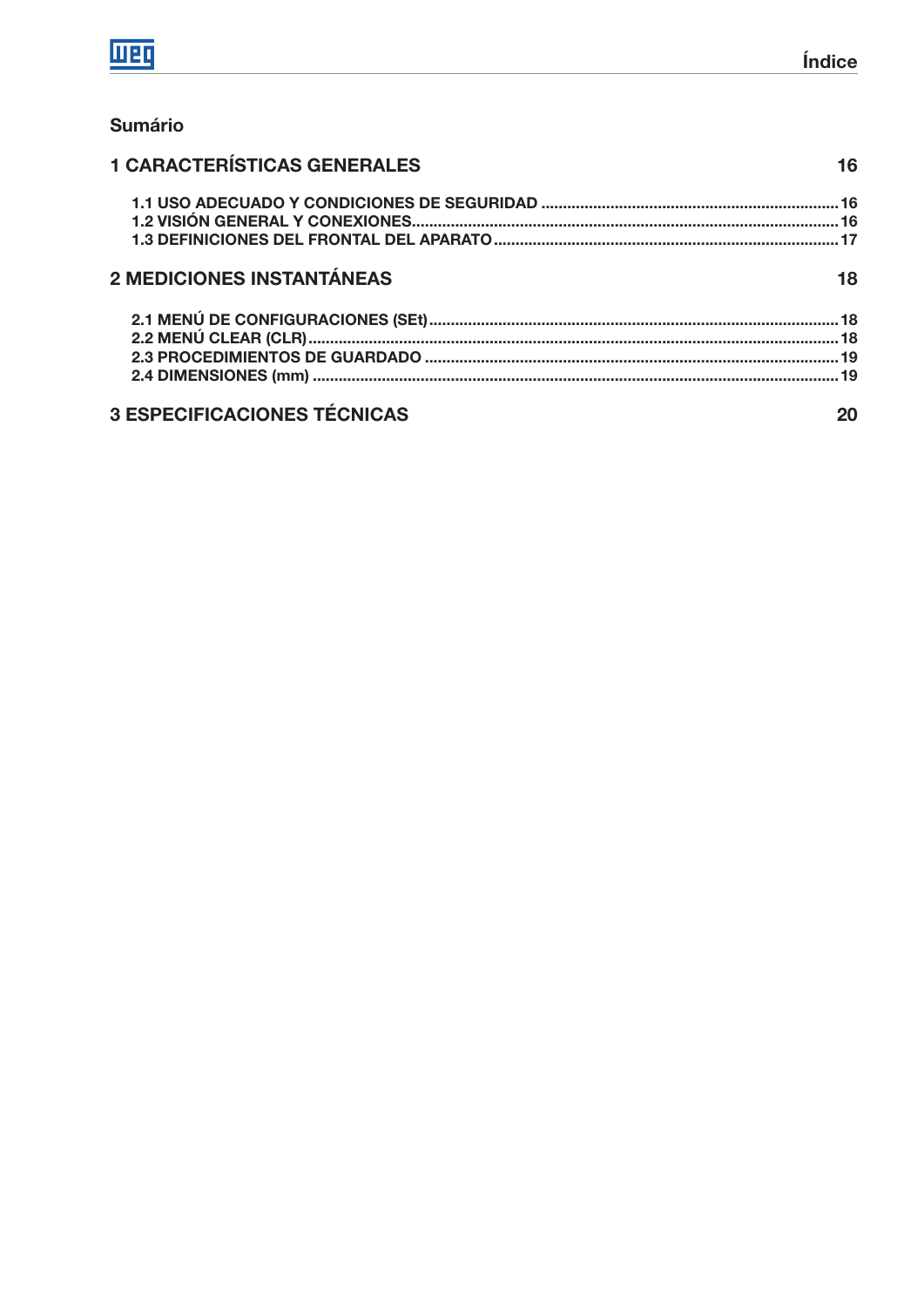

## 1 CARACTERÍSTICAS GENERALES

El MMW03 está proyectado para medir corriente, tensión y frecuencia en sistemas trifásicos.

| Nombre del producto |                                | rial SAP<br>Mater |
|---------------------|--------------------------------|-------------------|
| MMW03               | <b>Electronicc</b><br>`aldor . |                   |

#### 1.1 USO ADECUADO Y CONDICIONES DE SEGURIDAD

- La instalación y el cableado deben ser ejecutados por técnicos habilitados, de acuerdo con las instrucciones de uso. No poner el aparato en uso sin el cableado adecuadamente ejecutado;
- Asegúrese de que el aparato esté sin tensión antes de conectarlo a la red eléctrica;
- En caso de retirada del aparato de la instalación, cortocircuitar los terminales del secundario del transformador de corriente (TC). No hacer eso podrá ocasionar altas tensiones en los terminales secundarios de los transformadores de corriente;
- Para limpieza del aparato use un paño seco. No utilizar alcohol, thinner ni cualquier otro tipo de material abrasivo;
- Garantizar que todo el cableado esté conectado correctamente antes de la energización del aparato;
- No abra el aparato. No existen piezas reparables por el usuario;
- Mantenga el aparato libre de humedad, agua, vibraciones y polvo.



#### **:ATENCIÓN!**

El fabricante no puede ser responsabilizado por incidentes desfavorables derivados del incumplimiento de las precauciones de arriba.

## 1.2 VISIÓN GENERAL Y CONEXIONES



Figura 1.1: Tablero Frontal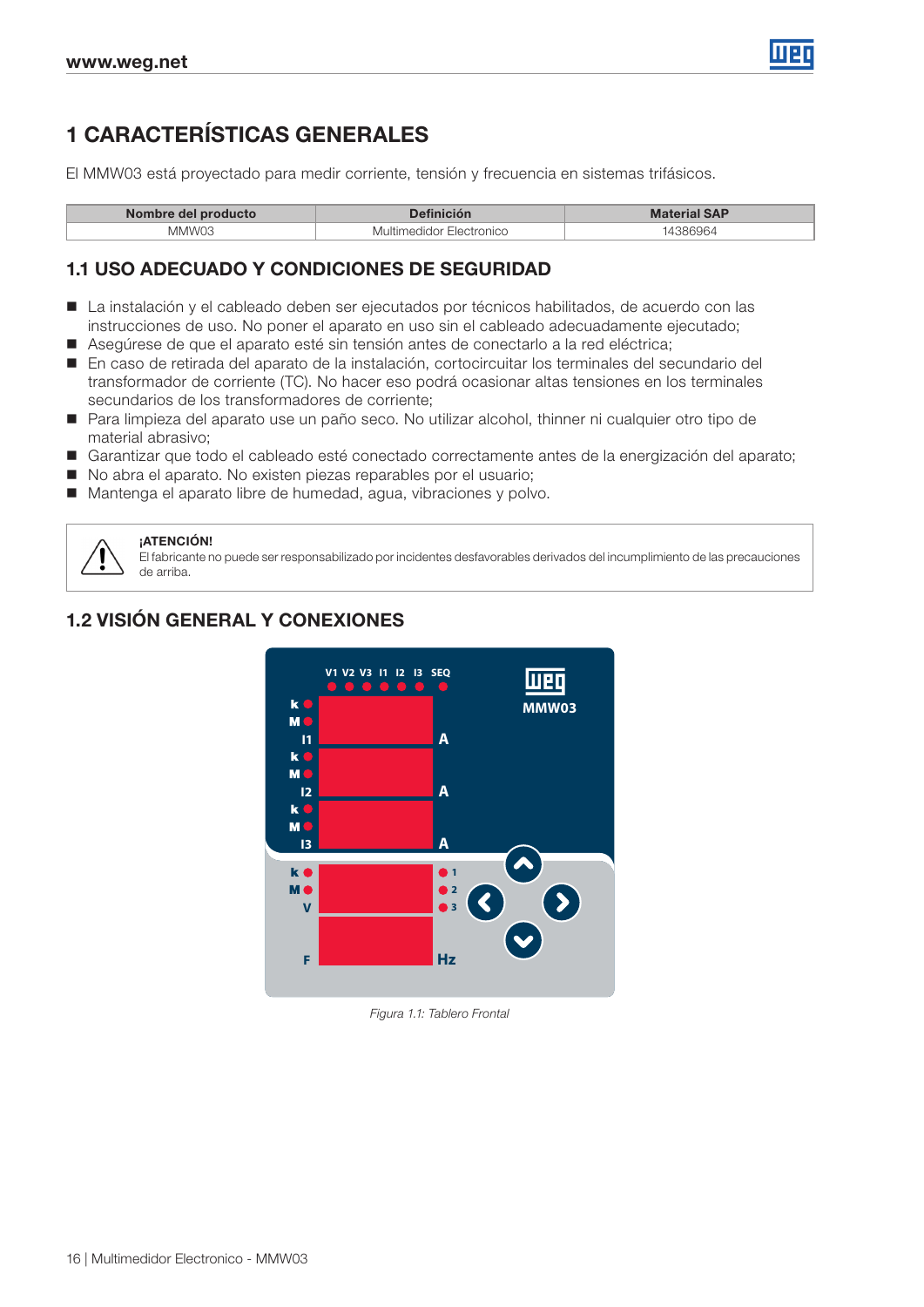



Figura 1.2: Diagrama de Conexión

## 1.3 DEFINICIONES DEL FRONTAL DEL APARATO





- 1, 2, 3, 4, 5  $\rightarrow$  Indicadores 7 segmentos
	- 6, 7, 8  $\rightarrow$  LEDs Tensión encendido/apagado (V<sub>1</sub>, V<sub>2</sub>, V<sub>3</sub>)
	- 9, 10, 11  $\rightarrow$  LEDs Corriente encendida/apagada (I<sub>1</sub>, I<sub>2</sub>, I<sub>3</sub>)
		- 12 **→** Error en la secuencia de fase (SEQ)
	- 13, 14, 15 → Indicadores de tensión
- 16, 18, 20, 22 LEDs indicación de "KILO" (k)
- 17, 19, 21, 23 LEDs indicación de "MEGA" (M)
	- 24 → Tecla mueve hacia la "Derecha"
	- 25 → Tecla mueve hacia "Arriba"
	- 26 → Tecla mueve hacia la "Izquierda"
	- 27 → Tecla mueve hacia "Abajo"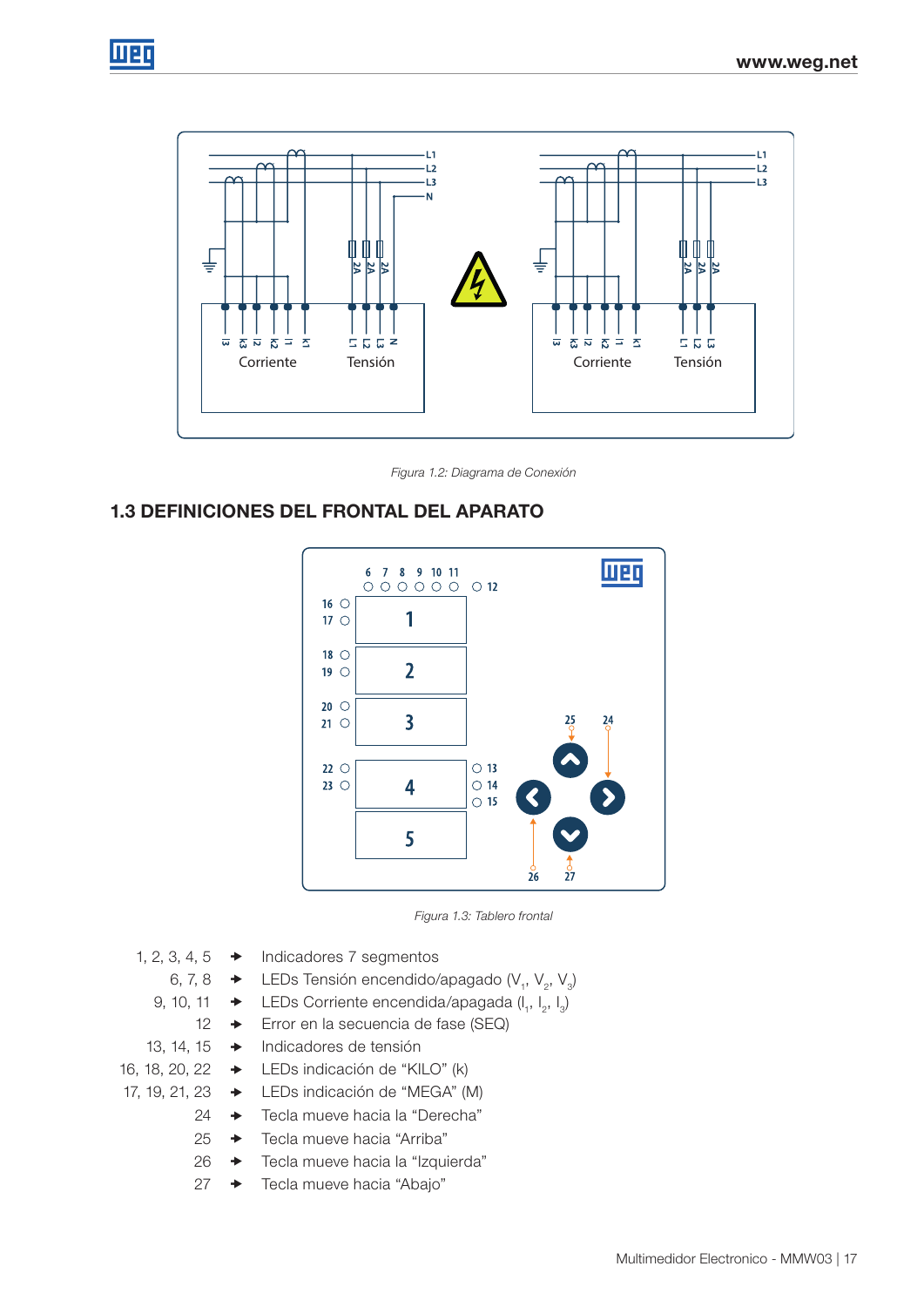

## 2 MEDICIONES INSTANTÁNEAS

Los valores de tensiones (L-N y L-L), corriente y frecuencia son mostrados en el menú instantáneo. Utilizar los botones "Arriba" y "Abajo" para navegar en los menús de monitoreo de tensión.

## 2.1 MENÚ DE CONFIGURACIONES (SEt)

La configuración del MMW03 es hecha en el menú "Set". Son 3 submenús en este menú:

- 1. Menú de las configuraciones básicas (bSc): En este ítem es hecha la configuración de la relación del transformador de corriente (TC), transformador de potencial (TP) y tipo de conexión del sistema eléctrico:
	- Relación del transformador de corriente (Ctr): Las corrientes son multiplicadas por la relación del transformador de corriente (Ctr) a ser indicada en el display;
	- Relación del transformador de potencial (Utr): Las tensiones calculadas son multiplicadas por la relación del transformador de potencial (Utr) a ser indicada en el display;
	- **Conexión (Conn):** En este menú es definido el tipo de conexión de la red. El tipo de conexión a ser seleccionado puede ser "StA" (3 fases 4 cables) o "dEl" (3 fases y cables).
- 2. Menú de configuración de la contraseña de acceso (Sec): En este ítem se habilita la contraseña o no, el tiempo para ingreso de la contraseña, así como editar la contraseña conforme la definición del usuario.
	- **Protección por contraseña (Act):** La protección por contraseña es activada o no;
	- Tiempo de activación de la contraseña (P t): Tras un login exitoso, el dispositivo no solicitará una contraseña hasta que el "tiempo de activación de ésta" haya transcurrido;
	- Valor para la contraseña (Pin).
- 3. Menú de navegación automática: El menú de navegación automática es el desplazamiento, vía teclado, por las variadas pantallas del display y de los indicadores LED antes del tiempo de apagado del display.
	- Act: Si es seleccionado "YES", el menú de navegación automático es activado 15 segundos tras la energización del aparato, o después de que la última tecla sea presionada. Cuando expira el tiempo del display, el próximo menú (tal como accionar la tecla hacia arriba o hacia abajo) es presentado en el display. Mientras ninguna tecla es accionada la navegación automática continua. Si es seleccionado "NO", esta función es apagada.
	- **Tiempo de activación de la contraseña (P t):** Los menús estarán disponibles en el display durante el tiempo ajustado en el menú "PEr".

## 2.2 MENÚ CLEAR (CLR)

Este menú es utilizado para retornar las configuraciones de fábrica.

- **OFF:** Deshabilita el proceso de CLEAR.
- SETTINGS: Restaura todas las configuraciones de fábrica.
- **UEr:** Versión del firmware.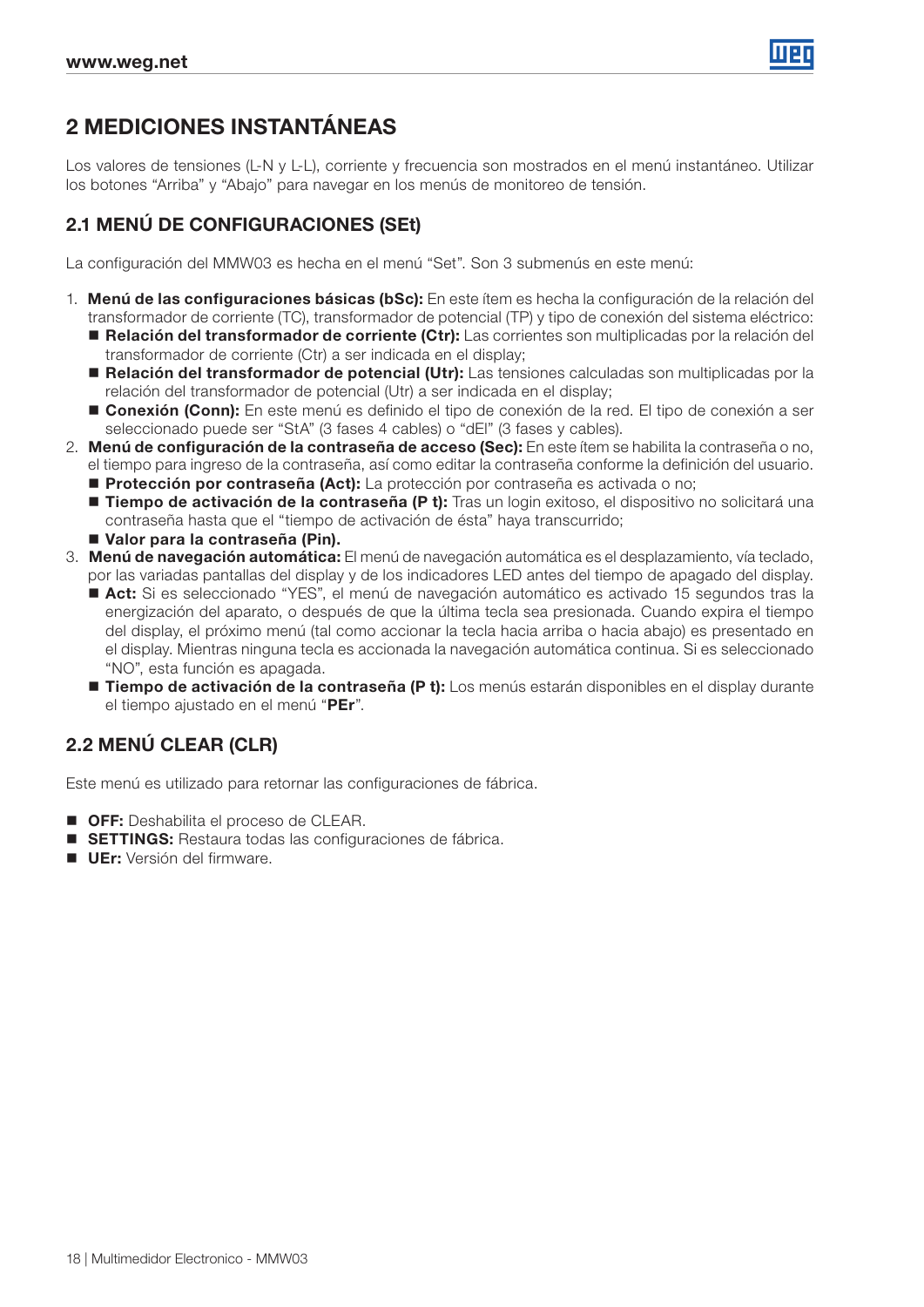## 2.3 PROCEDIMIENTOS DE GUARDADO

#### Alteración de valor/configuración:

Presionar el botón derecho para escoger la primera variable por el menú que quedará parpadeando. Presione uno de los botones "hacia Arriba" o "hacia Abajo" para escoger la opción deseada que quedará parpadeando. Entonces, presione el botón izquierdo para completar la elección de la variable.

#### Guardado:

Presione el botón izquierdo hasta que aparezca la inscripción "SAU nO" en el display. En esta pantalla serán confirmados, o no, los cambios realizados. Presione el botón derecho en la pantalla hasta que la pantalla "nO" parpadee. Use las teclas "hacia arriba" o "hacia abajo" para cambiar de "nO" para "YES". Entonces, presione la tecla izquierda para almacenar los cambios.

## 2.4 DIMENSIONES (mm)



Figura 2.1: Dimensiones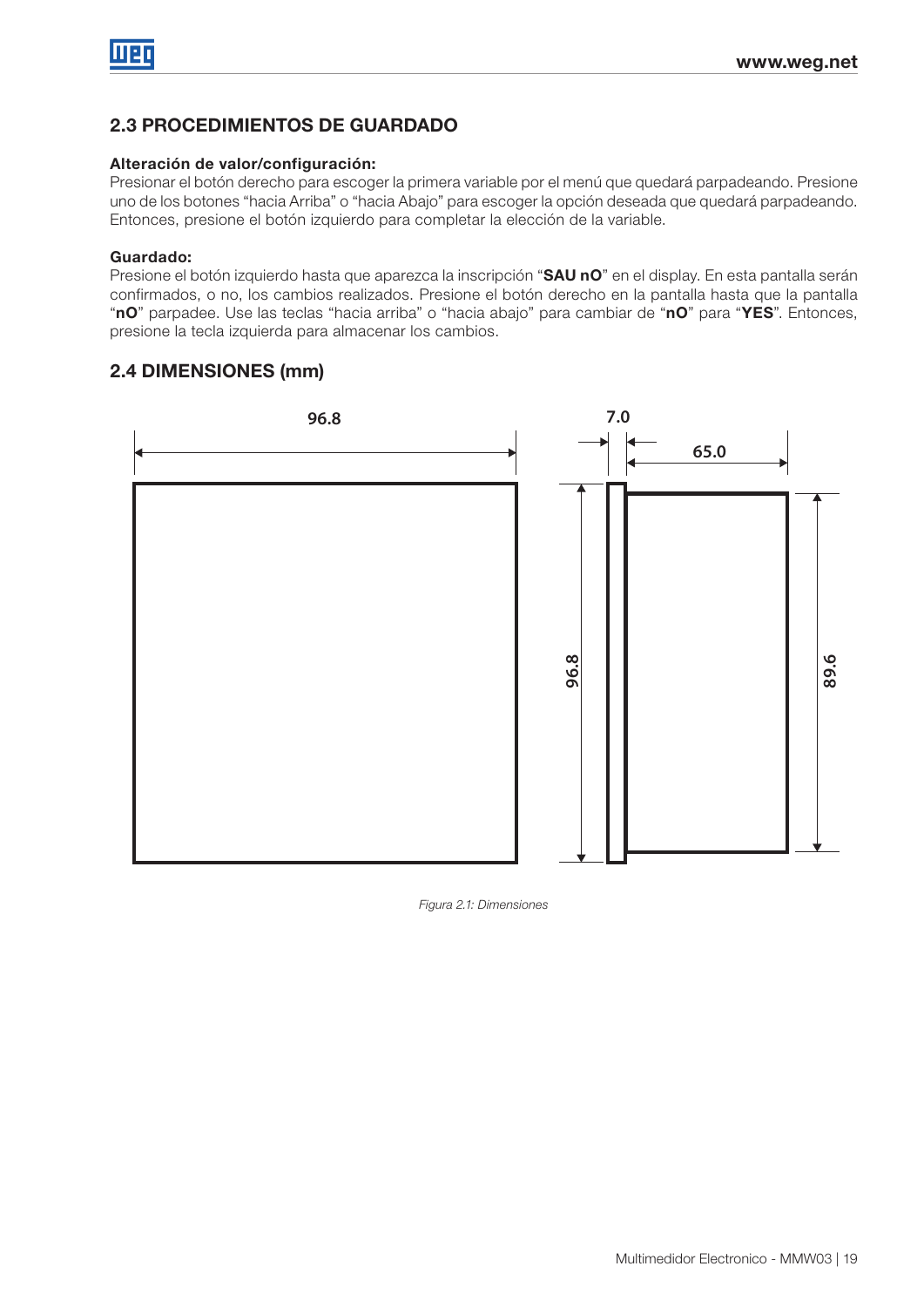

## 3 ESPECIFICACIONES TÉCNICAS

#### ALIMENTACIÓN

Tensión ...........................85..300V AC/DC Frecuencia ...................... 45...65 Hz Consumo de potencia........ <6VA

#### ENTRADAS PARA MEDICIÓN

Tensión ...........................5..300V AC (L - N) 10..500V AC (L - L)<br>10mA..6A AC Corriente.......................... 10mA..6A AC Frecuencia...................... 45..65Hz Tipo de conexión............. 3 fases 4 cable, 3 fases y 3 cables

#### TEMPERATURA DE OPERACIÓN/TEMPERATURA DE ALMACENAMIENTO/HUMEDAD RELATIVA

-20°C..+60°C / -30°C..+80°C / máximo 95% sin condensación

CLASE DE PROTECCIÓN

IP20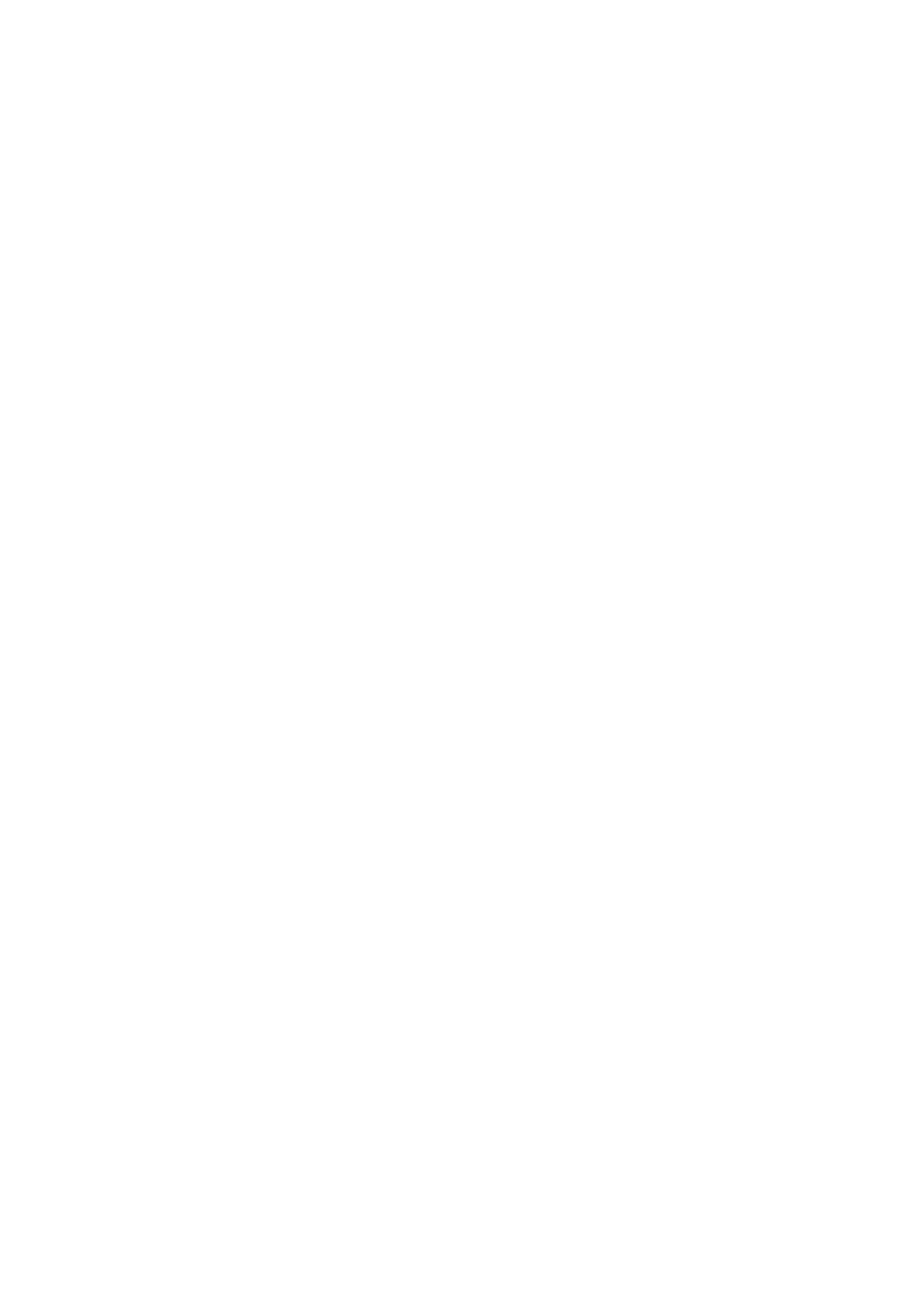

## Manual do Usuário

Série: MMW03

Idioma: Português

Documento: 10006614865 / 00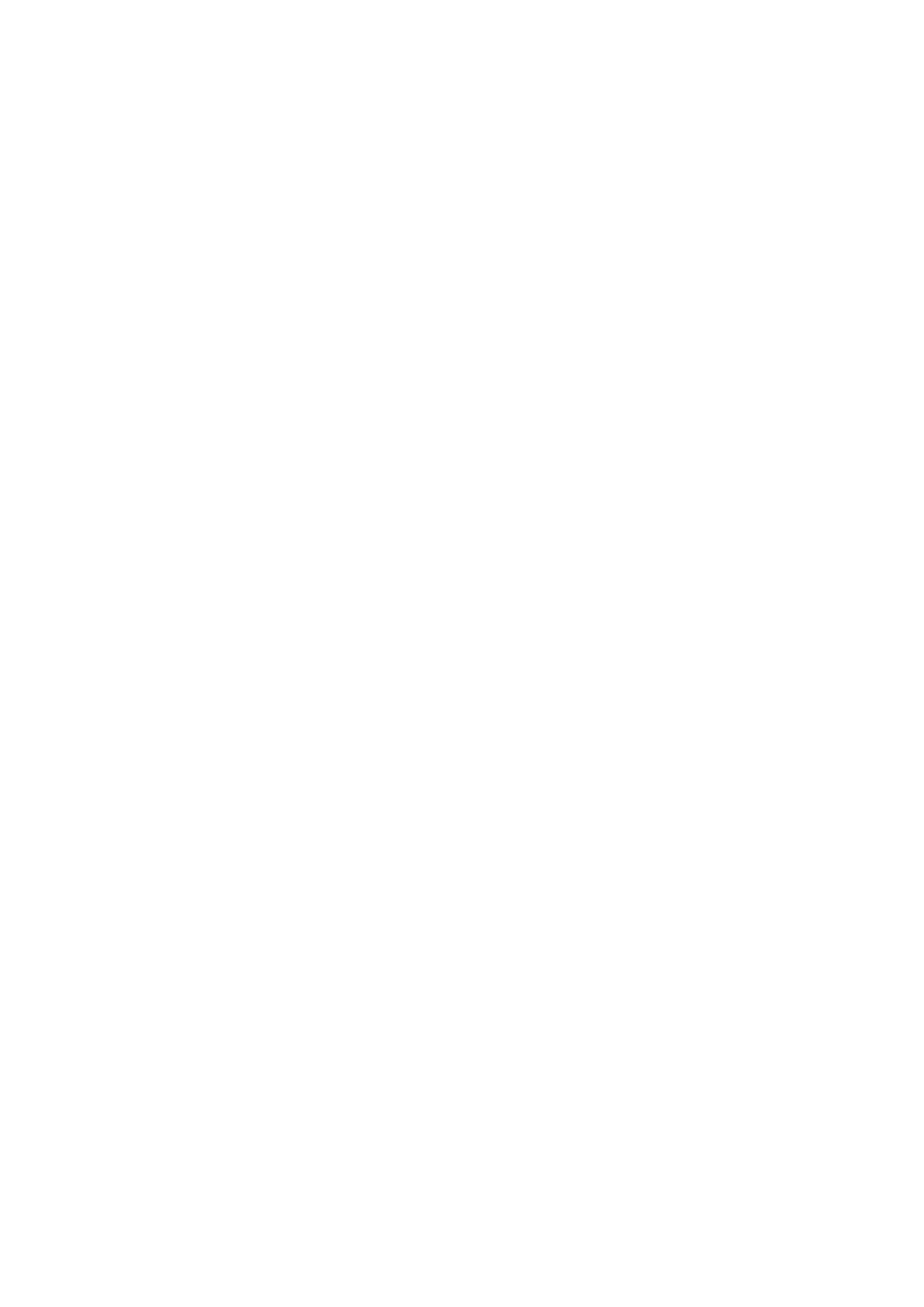## **Sumário**

| <b>1 CARACTERÍSTICAS GERAIS</b>  | 26 |
|----------------------------------|----|
|                                  |    |
|                                  |    |
|                                  |    |
| 2 MEDIÇÕES INSTANTÂNEAS          | 28 |
|                                  |    |
|                                  |    |
|                                  |    |
|                                  |    |
| <b>3 ESPECIFICAÇÕES TÉCNICAS</b> | 30 |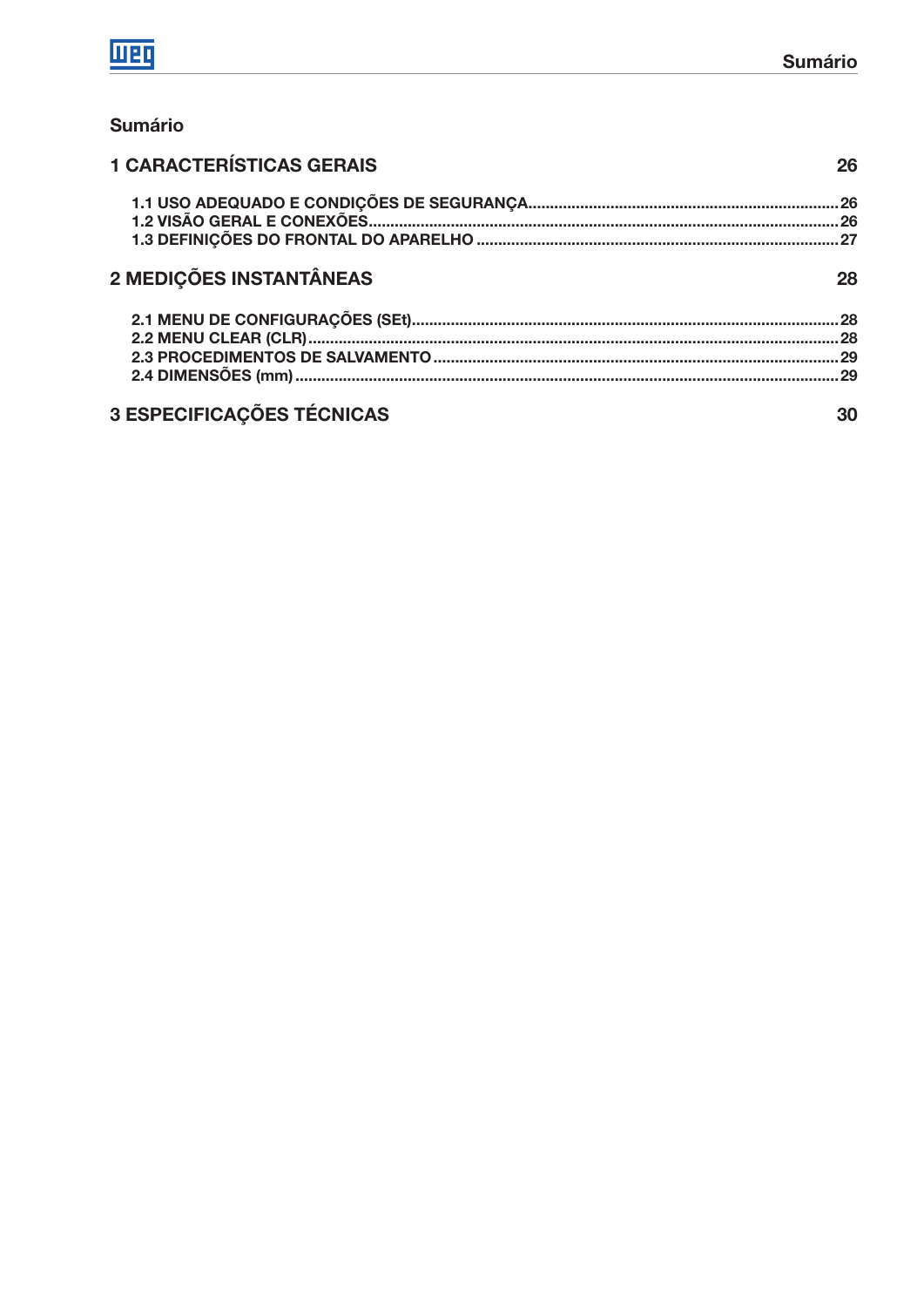

## 1 CARACTERÍSTICAS GERAIS

MMW03 é projetado para medir corrente, tensão e frequência em sistemas trifásicos.

| Nome do produto | <b>efinicão</b>         | <b>Material SAP</b> |
|-----------------|-------------------------|---------------------|
| MMW03           | Multimedidor Eletrônico | 386964              |

### 1.1 USO ADEQUADO E CONDIÇÕES DE SEGURANÇA

- Instalação e fiação devem ser executados por técnicos habilitados de acordo com as instruções de uso. Não colocar o aparelho em uso sem a fiação adequadamente executada;
- Certifique-se de que o aparelho esteja desenergizado antes de conectar à rede elétrica;
- Em caso de retirada do aparelho da instalação, curto-circuitar os terminais do secundário do transformador de corrente (TC). Não fazer isso poderá ocasionar altas tensões nos terminais secundários dos transformadores de corrente;
- Para limpeza do aparelho use pano seco. Não utilizar alcool, thinner ou qualquer outro tipo de material abrasivo;
- Garantir que toda a fiação esta conectada corretamente antes da energização do aparelho;
- Não abra o aparelho. Não há peças reparáveis pelo usuário;
- Mantenha o aparelho livre de umidade, água, vibrações e poeira.



#### ATENÇÃO!

O fabricante não pode ser responsabilizado por incidentes desfavoráveis decorrentes do descumprimento das precauções acima.

## 1.2 VISÃO GERAL E CONEXÕES



Figura 1.1: Frontal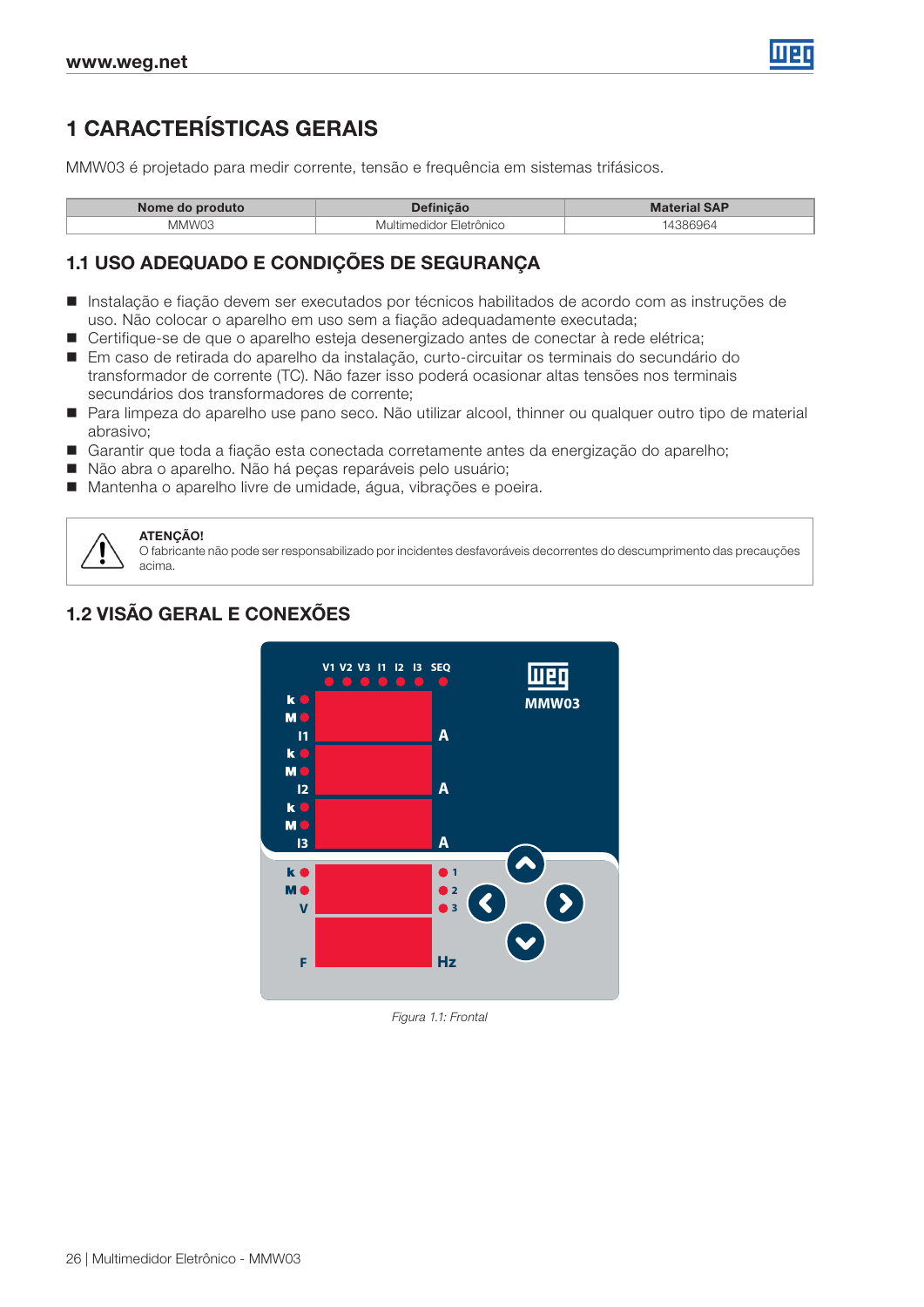

Figura 1.2: Conexões

## 1.3 DEFINIÇÕES DO FRONTAL DO APARELHO





- 1, 2, 3, 4, 5  $\rightarrow$  Indicadores 7 segmentos
	- 6, 7, 8 → LEDs Tensão ligado/desligado (V<sub>1</sub>, V<sub>2</sub>, V<sub>3</sub>)
	- 9, 10, 11  $\rightarrow$  LEDs Corrente ligada/desligada (l<sub>1</sub>, l<sub>2</sub>, l<sub>3</sub>)
		- 12 **→** Erro na sequencia de fase (SEQ)
	- 13, 14, 15 → Indicadores de tensão
- 16, 18, 20, 22 LEDs indicação de "KILO" (k)
- 17, 19, 21, 23 LEDs indicação de "MEGA" (M)
	- 24 → Tecla move para "Direita"
	- 25 → Tecla move para "Acima"
	- 26 → Tecla move para "Esquerda"
	- 27 → Tecla move para "Abaixo"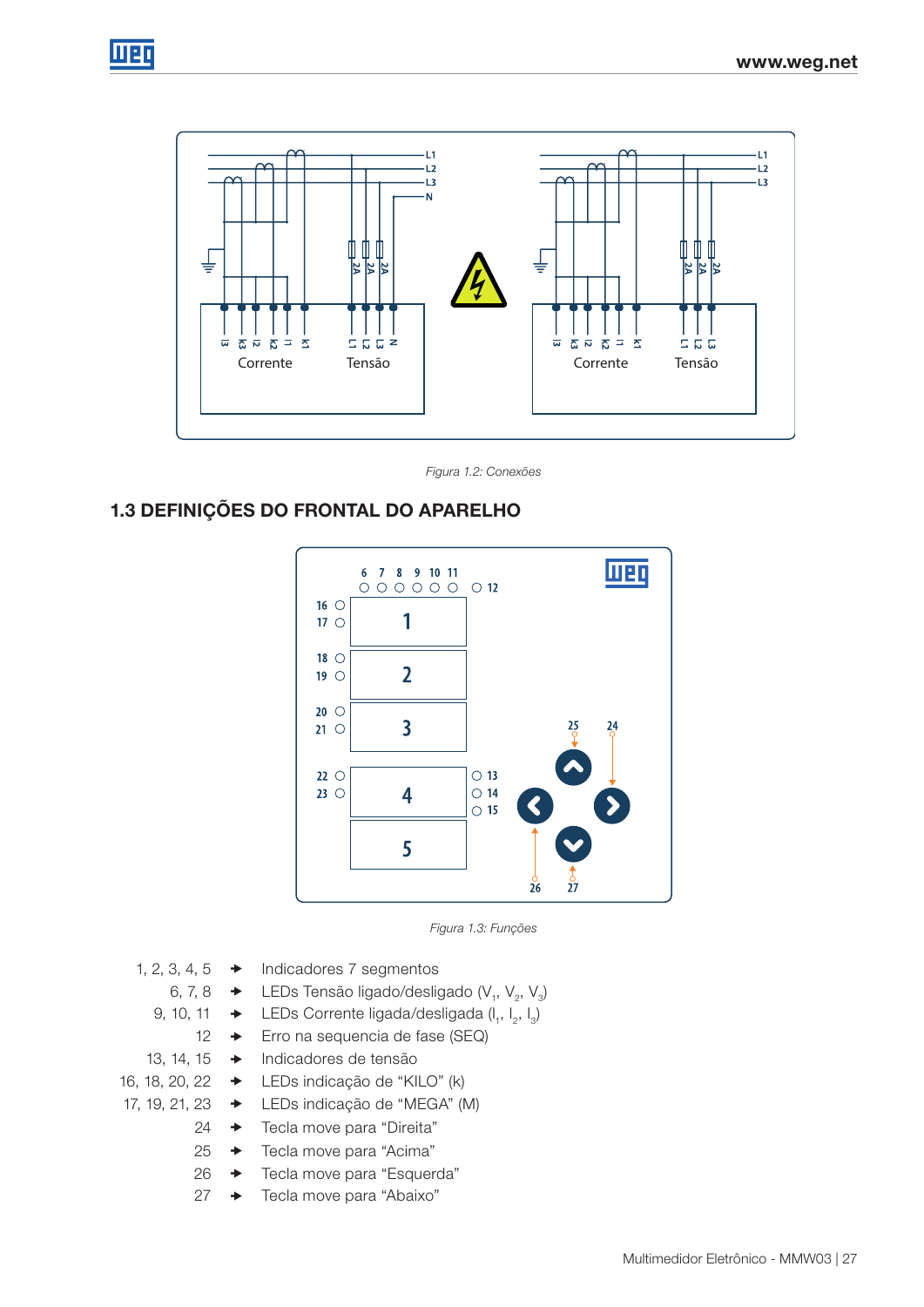

## 2 MEDIÇÕES INSTANTÂNEAS

Valores de tensões (L-N e L-L), corrente e frequência são mostrados no menu instantâneo. Utilizar os botões "Acima" e "Abaixo" para navegar nos menus de monitoramento de tensão.

## 2.1 MENU DE CONFIGURAÇÕES (SEt)

A configuração do MMW03 é feita no menu "Set". São 3 submenus neste menu:

- 1. Menu das configurações básicas (bSc): Neste item é feita a configuração da relação do transformador de corrente (TC), transformador de potencial (TP) e tipo de conexão do sistema elétrico:
	- Relação do transformador de corrente (Ctr): As correntes são multiplicadas pela relação do transformador de corrente (Ctr) a ser indicada no display;
	- Relação do transformador de potencial (Utr): As tensões calculadas são multiplicadas pela relação do transformador de potencial (Utr) a ser indicada no display;
	- **Conexão (Conn):** Neste menu é definido o tipo de conexão da rede. O tipo de conexão a ser selecionada pode ser "StA" (3 fases 4 fios) ou "dEl" (3 fases e fios).
- 2. Menu de configuração da senha de acesso (Sec): Neste item habilita-se a senha ou não, o tempo para inserção da senha e edita a senha conforme definição do usuário.
	- Proteção por senha (Act): A proteção por senha é ativada ou não;
	- Tempo de ativação da senha (P t): Após um login bem sucedido, o dispositivo não solicitará uma senha até que o "tempo de ativação da senha" tenha decorrido;
	- Valor para a senha (Pin).
- 3. Menu de navegação automática: Menu de navegação automática é a movimentação via teclado pelas várias telas do display e indicadores LED antes do tempo de desligamento do display.
	- Act: Se "YES" é selecionado, o menu de navegação automático é ativado 15 segundos após a energização do aparelho ou após a última tecla ser pressionada. Quando expira o tempo do display o próximo menu (tal como acionar a tecla para cima ou para baixo) é apresentado no display. Enquanto nenhuma tecla é acionada a navegação automática continua. Se "NO" é acionado, esta função é desligada.
	- **Tempo de ativação da senha (P t):** Os menus estarão disponíveis no dislay durante o tempo ajustado no menu "PEr".

#### 2.2 MENU CLEAR (CLR)

Este menu é utilizado para retornar as configurações de fábrica.

- **OFF:** Desabilita o processo de CLEAR.
- **SETTINGS:** Restaura todas as configurações de fábrica.
- **UEr:** Versão do firmware.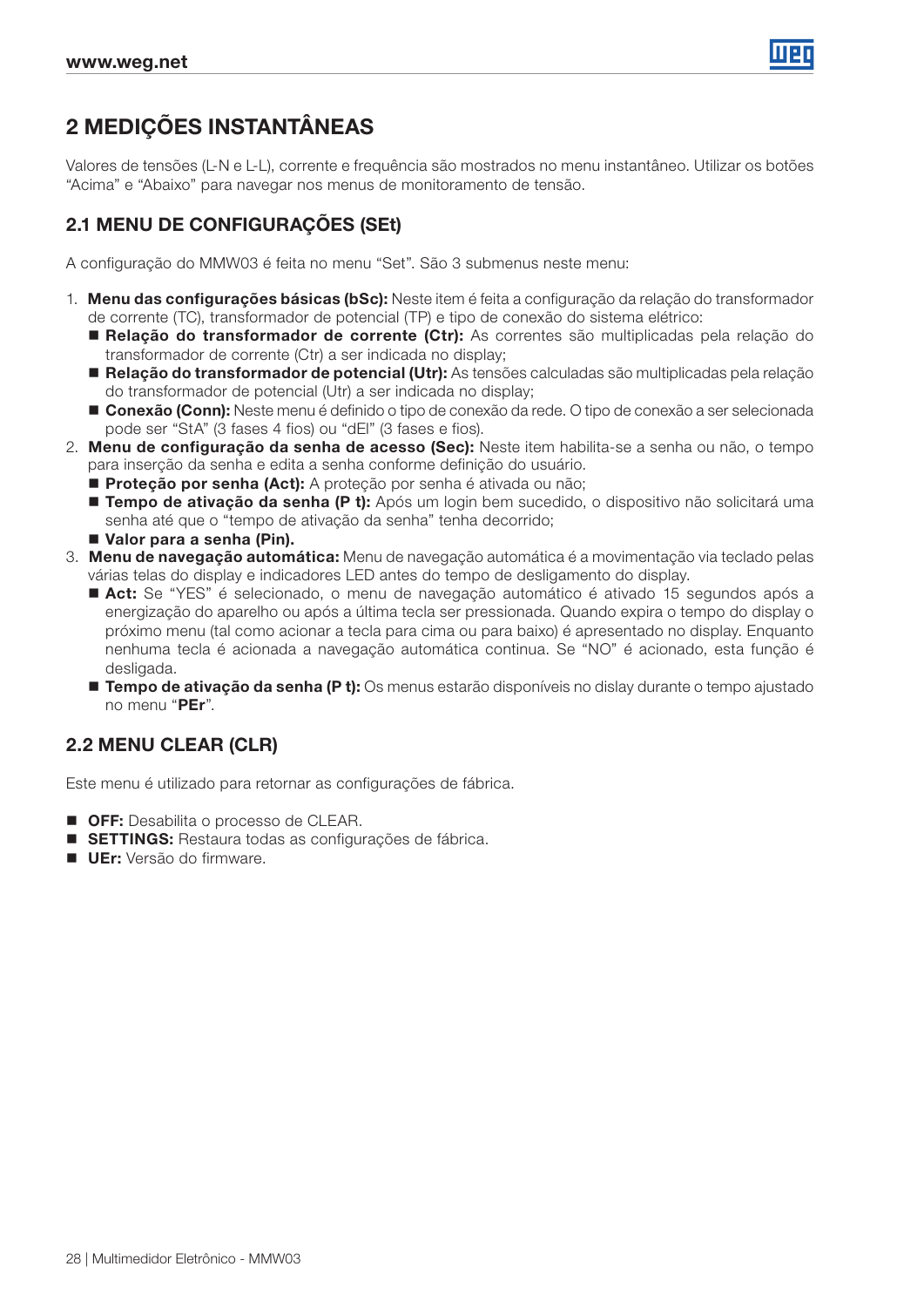## 2.3 PROCEDIMENTOS DE SALVAMENTO

#### Alteração de valor/configuração:

Pressionar o botão direito para escolher a primeira variável pelo menu que ficará piscando. Pressione um dos botões "para Cima" ou "para baixo" para escolher a opção desejada que ficará piscando. Então, pressione o botão esquerdo para completar a escolha da variável.

#### Salvamento:

Pressione o botão esquerdo até que apareça a inscrição "SAU nO" no display. Nesta tela será confirmada ou não as mudanças realizadas. Pressione o botão direito na tela até a tela "nO" piscar. Use as teclas "para cima" ou "para baixo" para mudar de "nO" para "YES". Então, pressione a tecla esquerda para armazenar as mudanças.

#### 2.4 DIMENSÕES (mm)



Figura 2.1: Dimensões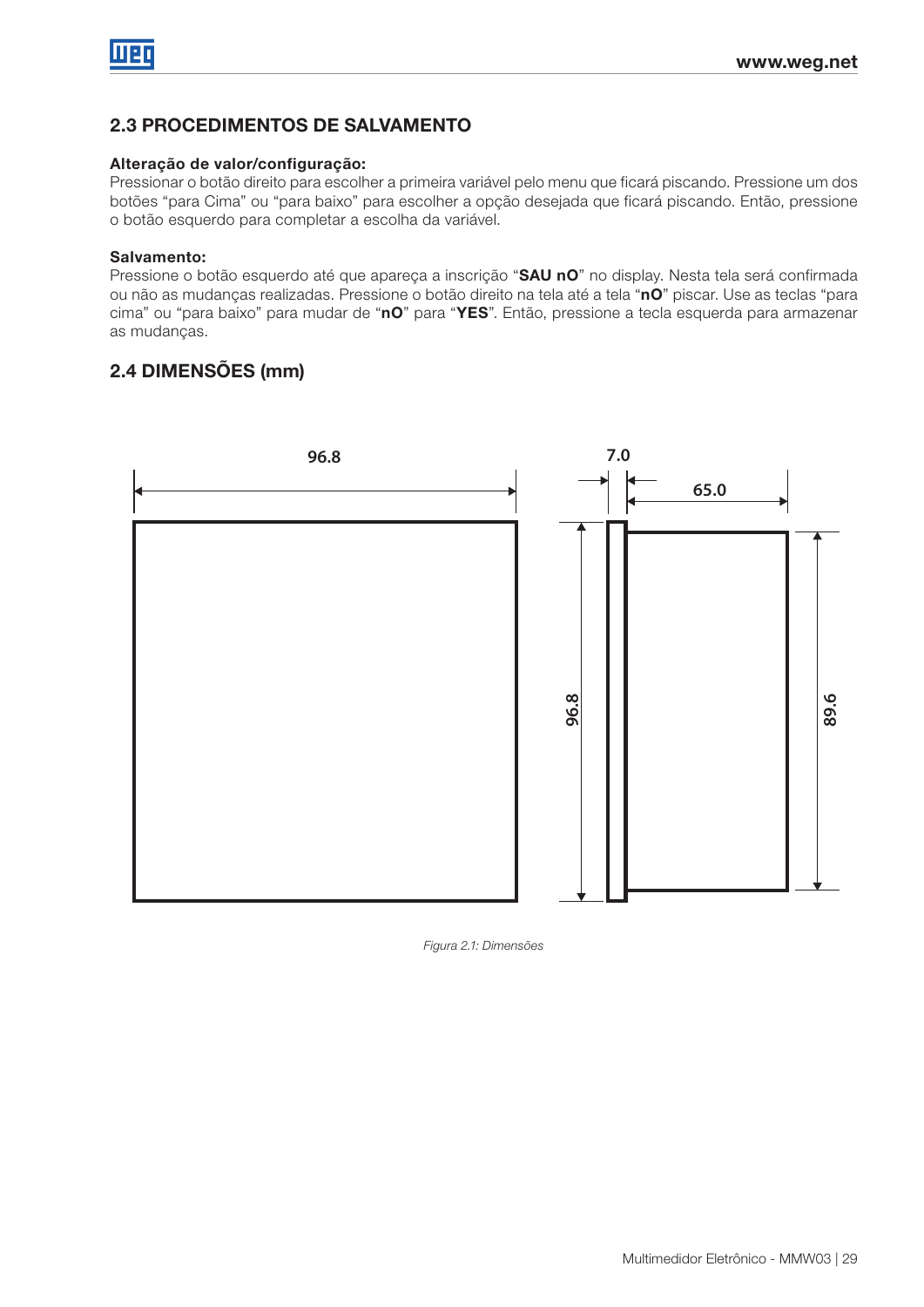

## 3 ESPECIFICAÇÕES TÉCNICAS

#### ALIMENTAÇÃO

Tensão ...........................85..300V AC/DC Frequência ......................45...65 Hz Consumo de potência........<6VA

#### ENTRADAS PARA MEDIÇÃO

Tensão ...........................5..300V AC (L - N) 10..500V AC (L - L) Corrente..........................10mA..6A AC Frequência......................45..65Hz Tipo de conexão.............3 fases 4 fios, 3 fases e 3 fios

#### TEMPERATURA DE OPERAÇÃO/TEMPERATURA DE ARMAZENAGEM/UMIDADE RELATIVA

-20°C..+60°C / -30°C..+80°C / máximo 95% sem condensação

#### CLASSE DE PROTEÇÃO

IP20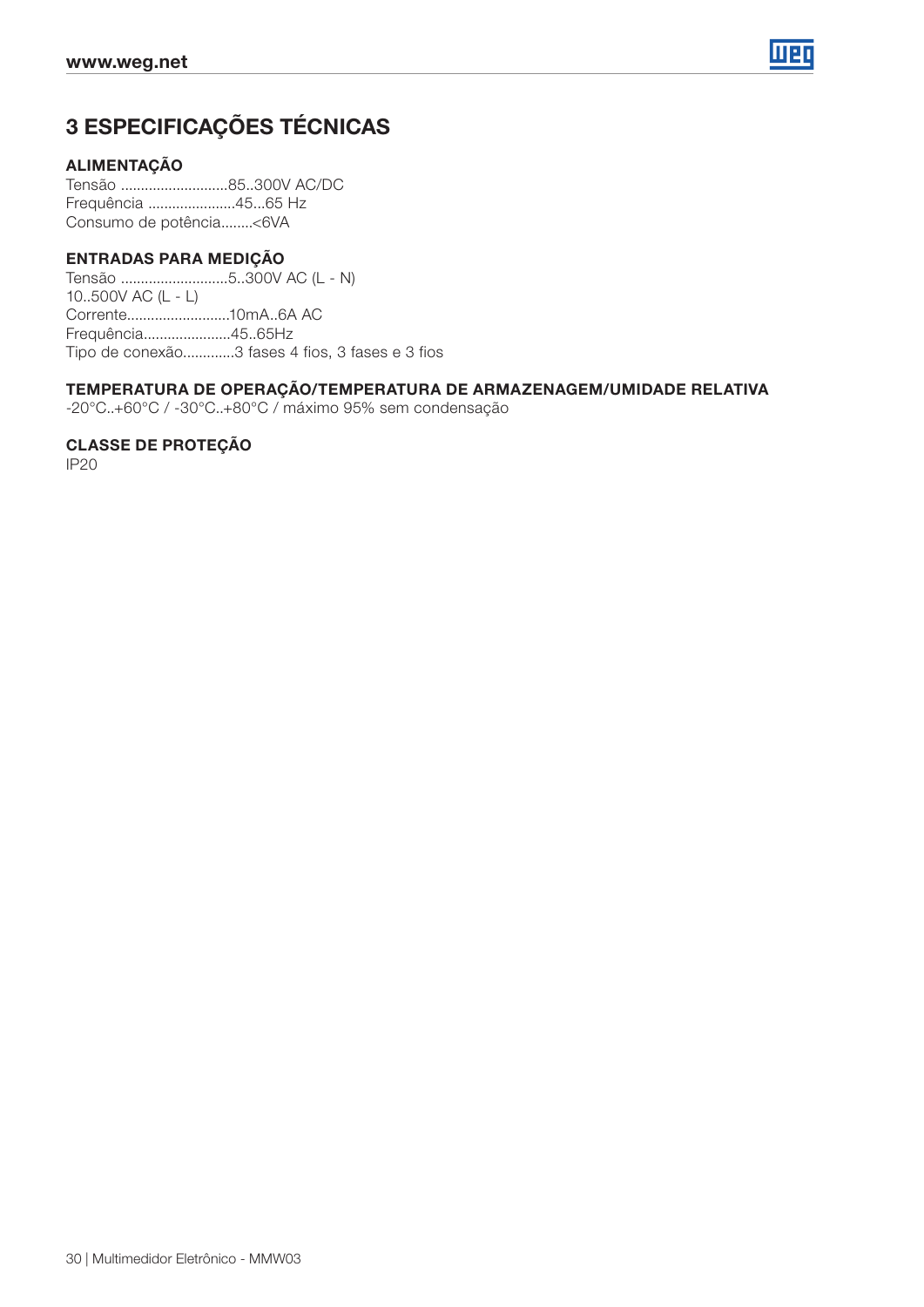## NOTAS

| $\overline{\phantom{a}}$ |
|--------------------------|
|                          |
| —                        |
|                          |
| -                        |
|                          |
|                          |
|                          |
| —                        |
|                          |
| $\overline{\phantom{a}}$ |
|                          |
| —                        |
|                          |
| —                        |
| —                        |
|                          |
| —                        |
|                          |
| $\overline{\phantom{a}}$ |
|                          |
|                          |
|                          |
| —                        |
|                          |
| —                        |
|                          |
| $\overline{\phantom{0}}$ |
|                          |
| —                        |